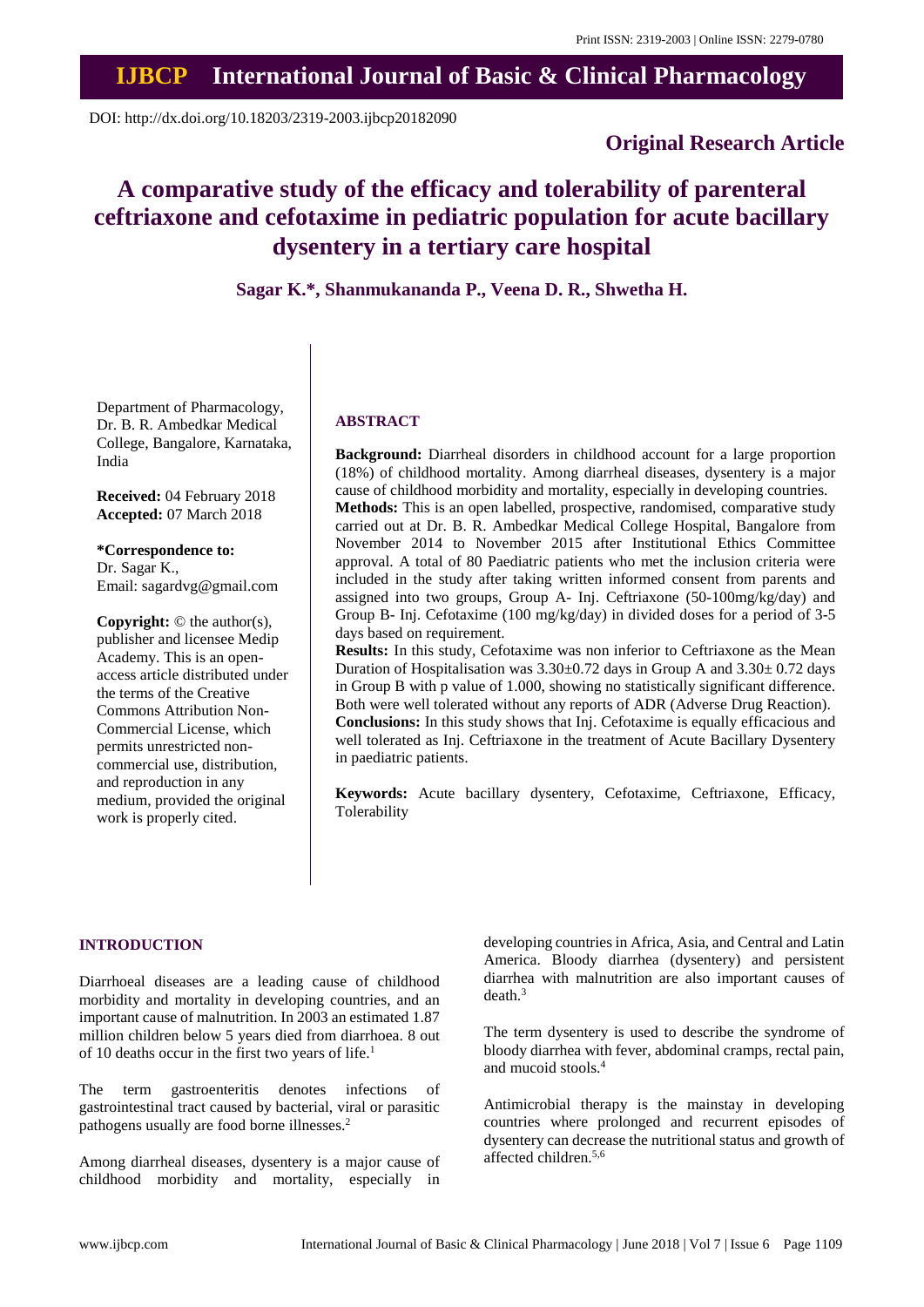As recommended by WHO, Inj. Ceftriaxone is the agent of choice for the treatment of acute bacillary dysentery which belongs to third generation Cephalosporins. Since there are few studies on Cefotaxime usage in bacillary dysentery management, this study is undertaken to compare the efficacy, tolerability of both.<sup>5</sup>

#### **METHODS**

#### *Source of data*

The study was conducted in the Department of Paediatrics at Dr. B. R. Ambedkar Medical College and Hospital, Bangalore. Only Inpatients who met the following inclusion criteria were included in the study. The duration of the study was from November 2014 to November 2015.

#### *Inclusion criteria*

- Children aged between 6 months to 14 years presenting with dysentery (loose stools with visible blood or mucus).
- Both sexes.

## *Exclusion criteria*

- Children with known causes of blood in stools like rectal polyps, inflammatory bowel disease and bleeding diathesis.
- Presence of shock, abdominal distension, severe malnutrition.
- Primary or secondary immunodeficiency.
- Presence of any other medical condition that might adversely impact the safety of the study participants or confound the study results.
- History of hypersensitivity or allergy to Penicillin or Cephalosporins.

#### *Study design*

This was an open labelled, prospective, randomised, comparative study carried out at Dr. B. R. Ambedkar Medical College Hospital, Bangalore from November 2014 to November 2015. After approval from the Institutional Ethics Committee, the study investigated the efficacy and tolerability along with cost effectiveness of Inj. Ceftriaxone and Inj. Cefotaxime in the treatment of Acute Bacillary Dysentery in Paediatric Population. A total of 80 Paediatric patients who met the inclusion criteria were included in the study and divided into two groups. Informed consent was taken from parents and Informed assent from adolescents. Group A received Inj. Ceftriaxone (50-100mg/kg/day) in divided doses (twice daily) and Group B received Inj. Cefotaxime (100mg/kg/day) in divided doses (thrice daily) for a period of 3-5 days based on requirement. Clinically successful treatment was defined as complete resolution of clinical signs and symptoms of dysentery. Cost effective analysis was carried out by comparing direct costs of antibiotics used for treatment. The drug costs were derived from standard reference (CIMS 38<sup>th</sup> year, July- Oct 2016) source.

#### *Statistical analysis*

Descriptive and inferential statistical analysis has been carried out in the present study. Results on continuous measurements are presented on Mean±SD (Min-Max) and results on categorical measurements are presented in Number (%). Significance is assessed at 5% level of significance.

Chi-square/ Fisher Exact test has been used to find the significance of study parameters on categorical scale between two or more groups.

#### **RESULTS**

#### *Disposition of patients*

A total of 80 Paediatric patients took part in the study, Group A - 40 patients received Inj. Ceftriaxone (50- 100mg/kg/day) and Group B- 40 patients received Inj. Cefotaxime (100mg/kg/day) in divided dose for 3-5 days.

#### *Demographic and baseline characteristic features*

The age distributions in both groups were well matched without significant difference as shown in Figure 1. Majority of the patients were in the age group of 1- 5 years (60% in Group A and 47.5% in Group B).



#### **Figure 1: Age distribution of the patients studied.**

There were more male patients in both the group (67.5% in Group A and 65% in Group B) compared to female patients (32.5% in Group A and 35% in Group B) as shown in Figure 2.

Immunisation status were assessed at the time of admission 92.5% of both group paediatric patients immunised properly to the age, 7.5% were partially immunised.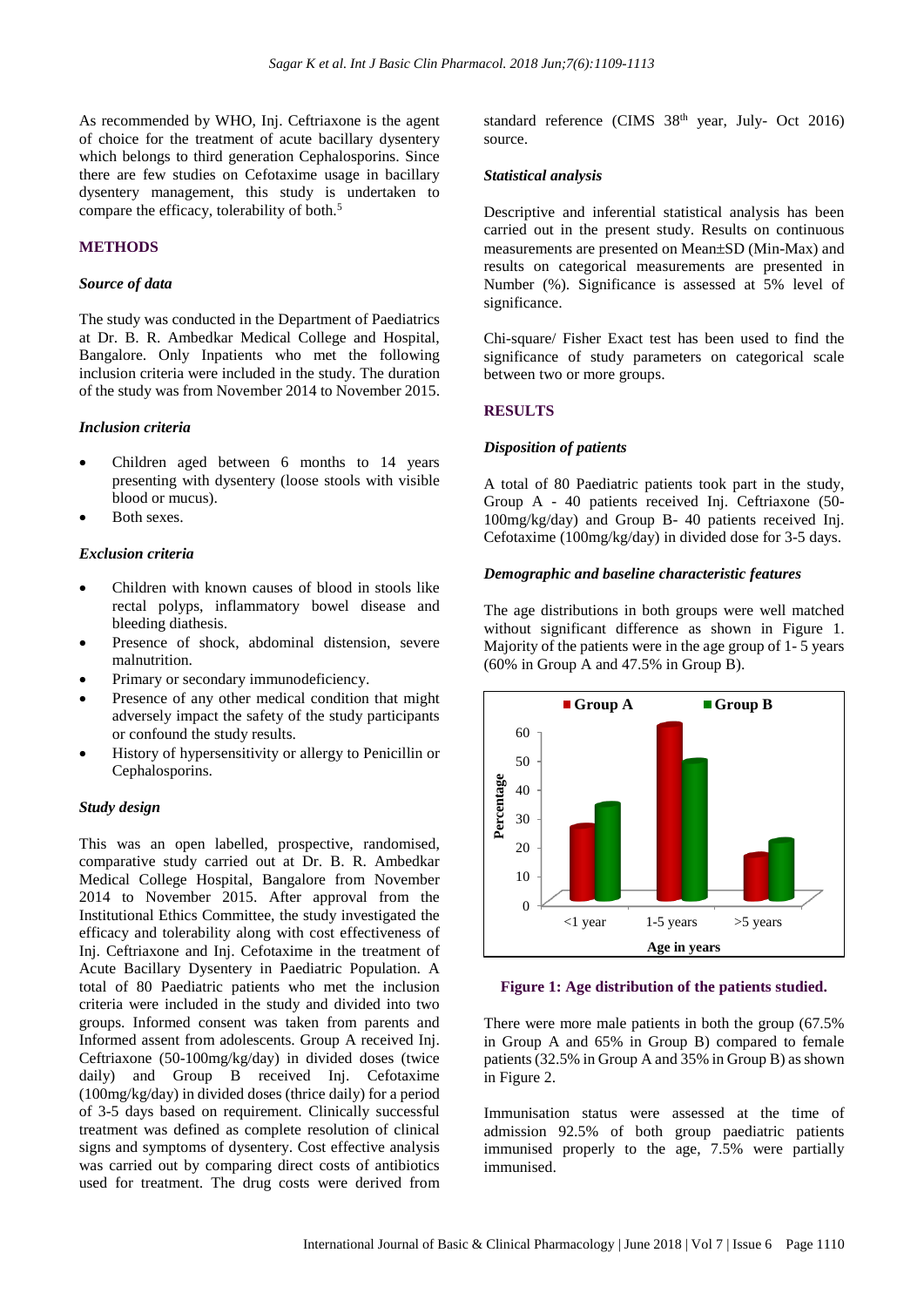

#### **Figure 2 (A and B): Gender distribution of the patients studied.**

Dehydration status was assessed according to WHO guidelines, 62.5% of group and 55% of Group B were Mild to Moderately dehydrated (some dehydration), 15% of both group severely dehydrated and 22.5% of Group A and 30% of Group B were less dehydrated as shown in Figure 3.



#### **Figure 3: Dehydration status in the two groups of patients studied.**

Before assigning patients to the group, stool analysis was done. Stool sample with blood and mucus were considered for the study and also stool analysis was done to see presence of bacteria and other pathogens, in which 65% of Group A and 62.5% of Group B showed bacteria in the stool analysis as shown in Table 1.

## **Table 1: Blood and mucus and stool analysis for the bacteria in two groups of patients studied.**

| <b>Investigation -</b><br>stool analysis | <b>Group A</b><br>$(n=40)$ | <b>Group B</b><br>$(n=40)$ | <b>Total</b><br>$(n=80)$ |
|------------------------------------------|----------------------------|----------------------------|--------------------------|
| Blood and<br>mucus                       | $40(100\%)$                | $40(100\%)$                | $80(100\%)$              |
| Bacteria                                 | 26(65%)                    | 25(62.5%)                  | 51(63.8%)                |

Clinically paediatric patients were assessed, history of loose stool, vomiting and other associated symptoms noted and then assigned into both groups and treated.

## *Efficacy evaluation*

Efficacy - the primary end point was assessed in both groups in the form of Duration of stay - clinical improvement i.e., reduction in loose stool episodes, absence of nausea and vomiting, absence of associated symptoms like fever, abdominal pain and tenesmus and getting discharged from hospital. 85% (34) of both group patients got discharged within 3 days whereas 15% (6) of patients were discharged after 5 days (>3days) as shown in Table 2 and Figure 4 with p value of 1.000, Not significant, showing Inj. Cefotaxime is equally efficacious as Inj. Ceftriaxone.

## **Table 2: Duration of stay (days) in the two groups of patients studied.**

| <b>Duration of</b><br>stay (days)                   | <b>Group A</b> | <b>Group B</b> | <b>Total</b> |
|-----------------------------------------------------|----------------|----------------|--------------|
| $\leq$ 3                                            | 34(85%)        | 34(85%)        | 68(85%)      |
| >3                                                  | 6(15%)         | 6(15%)         | 12(15%)      |
| Total                                               | $40(100\%)$    | $40(100\%)$    | 80(100%)     |
| <b>D</b> -1.000. Not significant. Fisher Exact test |                |                |              |

P=1.000, Not significant, Fisher Exact test



#### **Figure 4: Efficacy evaluation-duration of stay in two groups.**

#### *Safety evaluation*

Both treatment regimens were well tolerated during the study. Not even a single patient reported adverse effects during the course of treatment with p value of 1.000 as shown in Table 3 and Figure 5. However, the observations were not statistically significant. There were no serious adverse events (SAE) during the study period.

#### **Table 3: Adverse effect in the two groups of patients studied.**

| <b>Adverse effect</b>                            | <b>Group A</b> | <b>Group B</b> | <b>Total</b> |  |  |
|--------------------------------------------------|----------------|----------------|--------------|--|--|
| Not Reported                                     | $40(100\%)$    | $40(100\%)$    | 80(100%)     |  |  |
| Reported                                         | $0(0\%)$       | $0(0\%)$       | $0(0\%)$     |  |  |
| Total                                            | $40(100\%)$    | $40(100\%)$    | 80(100%)     |  |  |
| $D-1$ , 000. Not significant. Eigher Expect toot |                |                |              |  |  |

P=1.000, Not significant, Fisher Exact test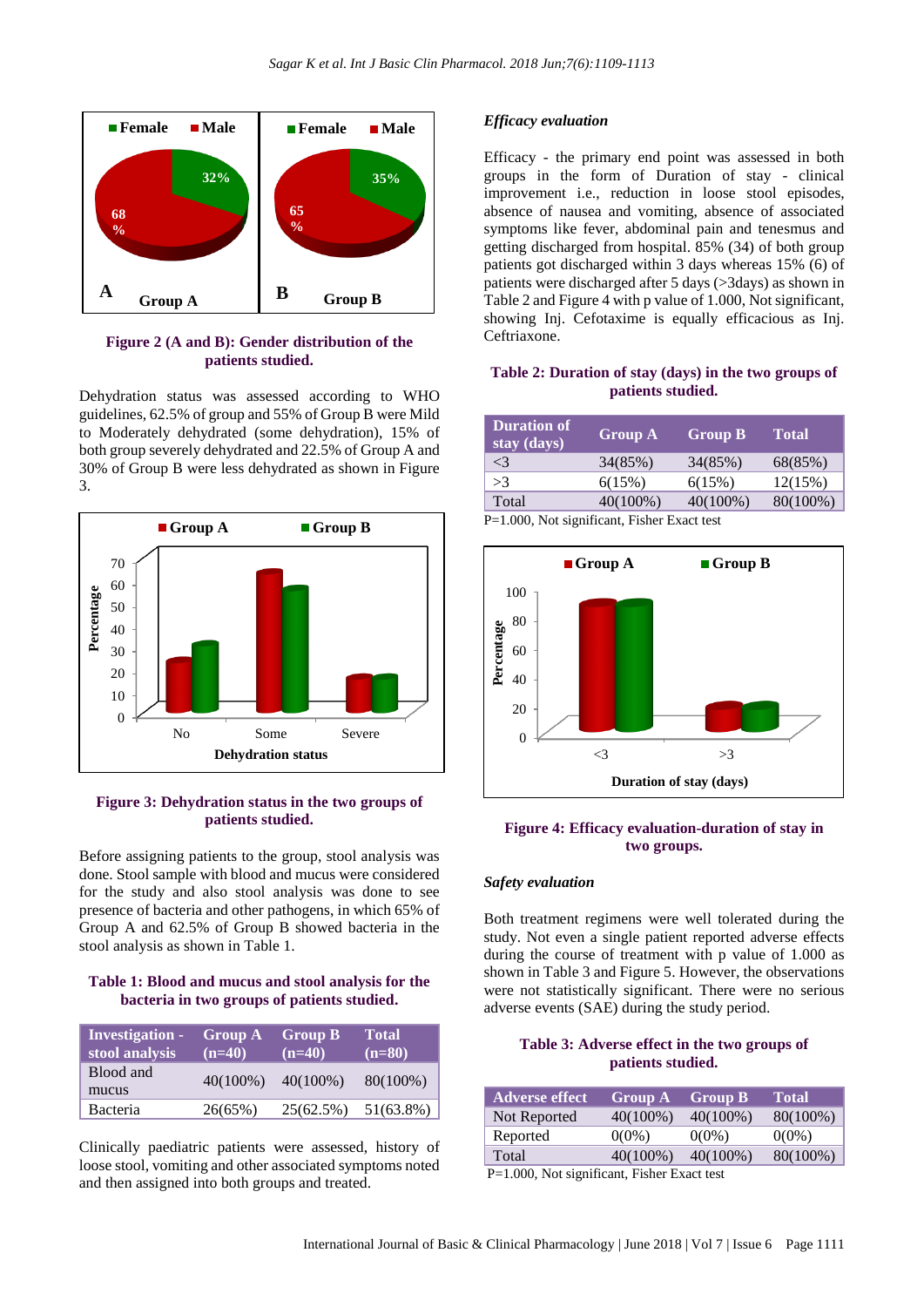

**Figure 5: Adverse effect in the two groups of patients studied.**

## **DISCUSSION**

According to WHO, the agent of choice for the treatment of acute bacillary dysentery are fluoroquinolones, third generation Cephalosporins and Pivmecillinam.<sup>7</sup>

Previous studies like Mei Qu et al, Rodriguez RS et al, and Alam An et al, showed the development of resistance to following class of antibiotics like Naldixic acid, Trimethoprim- Sulfamethoxazole, Penicillin's and second generation Cephalosporins too.

All the quinolones caused transformations in the immature cartilage of joints that carry weight in all of the animal species that have been studied; toxicity is detected clinically through symptoms of acute arthritis, pain, swelling and gait disturbances.<sup>8,9</sup> These lesions are constant and didn't regress even after discontinuation of therapy. Arthralgia and joint swelling have been documented in certain case series in children along with fluid collection.<sup>10</sup> Indication for use of fluoroquinolones in children mainly gastroenteritis due to multidrug resistant microorganisms.<sup>11</sup>

Previous studies have compared Ceftriaxone monotherapy with other classes of antibiotics which demonstrated superiority of Ceftriaxone over those. Studies have shown that there is development of resistance to the other classes of antibiotics. So, Inj. Ceftriaxone remains the agent of choice for management of acute bacillary dysentery.

Inj. Cefotaxime is a third generation cephalosporin, having the same mechanism of action and spectrum.<sup>12-14</sup> Only few studies have been taken up where Inj. Cefotaxime was used in the management of acute bacillary dysentery.

This study was undertaken to show that Inj. Cefotaxime is equally efficacious and well tolerated as Inj. Ceftriaxone in the treatment of acute bacillary treatment. India being a developing country these types of studies are needed, so well tolerated and equally efficacious drug can be recommended for the management of disorders like acute bacillary dysentery in paediatric patients.

Results show that Inj. Cefotaxime is equally efficacious and well tolerated as Inj. Ceftriaxone in the treatment of acute bacillary dysentery (p value 1.000) the difference was not statistically significant.

## **CONCLUSION**

Overall, in this study shows that Inj. Cefotaxime is equally efficacious, well tolerated and cost effective when compared to Inj. Ceftriaxone in the treatment of Acute Bacillary Dysentery in paediatric patients.

The continuous surveillance of multidrug resistant strains is very important to know the changing antibiotic susceptibility pattern as well as the cyclical change of the serogroup from time to time as the resistance pattern also changes with the change in the serogroup. Analysis and periodic reporting is important in proper therapy of Shigellosis.

#### *Funding: No funding sources*

*Conflict of interest: None declared Ethical approval: The study was approved by the Institutional Ethics Committee*

#### **REFERENCES**

- 1. Bhutta ZA. Acute Gastroenteritis in Children. Robert M. Kliegman, Richard E. Behrman, Hal B. Jenson, Bonita F. Stanton: Nelson Textbook of Paediatrics: 17th edition: Elsevier Publication, New Delhi, India: Chapter 196 (1191- 93) and Chapter 337(1605- 1618).
- 2. Gaeza JM, Cohen MB. Infectious Diarrhea. Robert Wyllie, Jeffrey S. Hyams, Marsha Kay. Paediatric Gastrointestinal and Liver Disease. Elsevier Saunders Publication, 4<sup>th</sup> Edition, chapter 39; 2006:405-422.
- 3. Dutta D, Bhattacharya MK, Dutta S, Datta A, Sarkar D, Bhandari B, et al. Emergence of Multidrug resistant Shigella dysenteriae type 1 Causing Sporadic Outbreak In and Around Kolkata, India. J. Health Popul. Nutr. 2003:21(1):79-80.
- 4. Rajeshwari K, Mishra M, Dubey AP, Uppal B, Anuradha S. Spectrum of dysentery in children presenting to a tertiary level teaching hospital in New Delhi. International Journal of Medicine and Medical Sciences. 2013 Apr 30;5(4):158-62.
- 5. Camilleri M, Murray JA. Diarrhea and Constipation. Dennis L. Kosper, Anthony S. Fauci, Stephen L. Hauser et al. Harrison's Principles of Internal Medicine. Mc Graw hill Education publication. 19th Edition, Part 2: Chapter 55; 2015:264-268.
- 6. Taneja N. Changing Epidemiology of Shigellosis and Emergence of Ciprofloxacin Resistant Shigellae in India. J. Clin. Microbiol. 2007;45(2):678-9.
- 7. Traa BS, Fischer Walker CL, Munos M, Black RE. Antibiotics for the treatment of dysentery in children; Inte J of Epidemio. 2010;39(1):70-4.